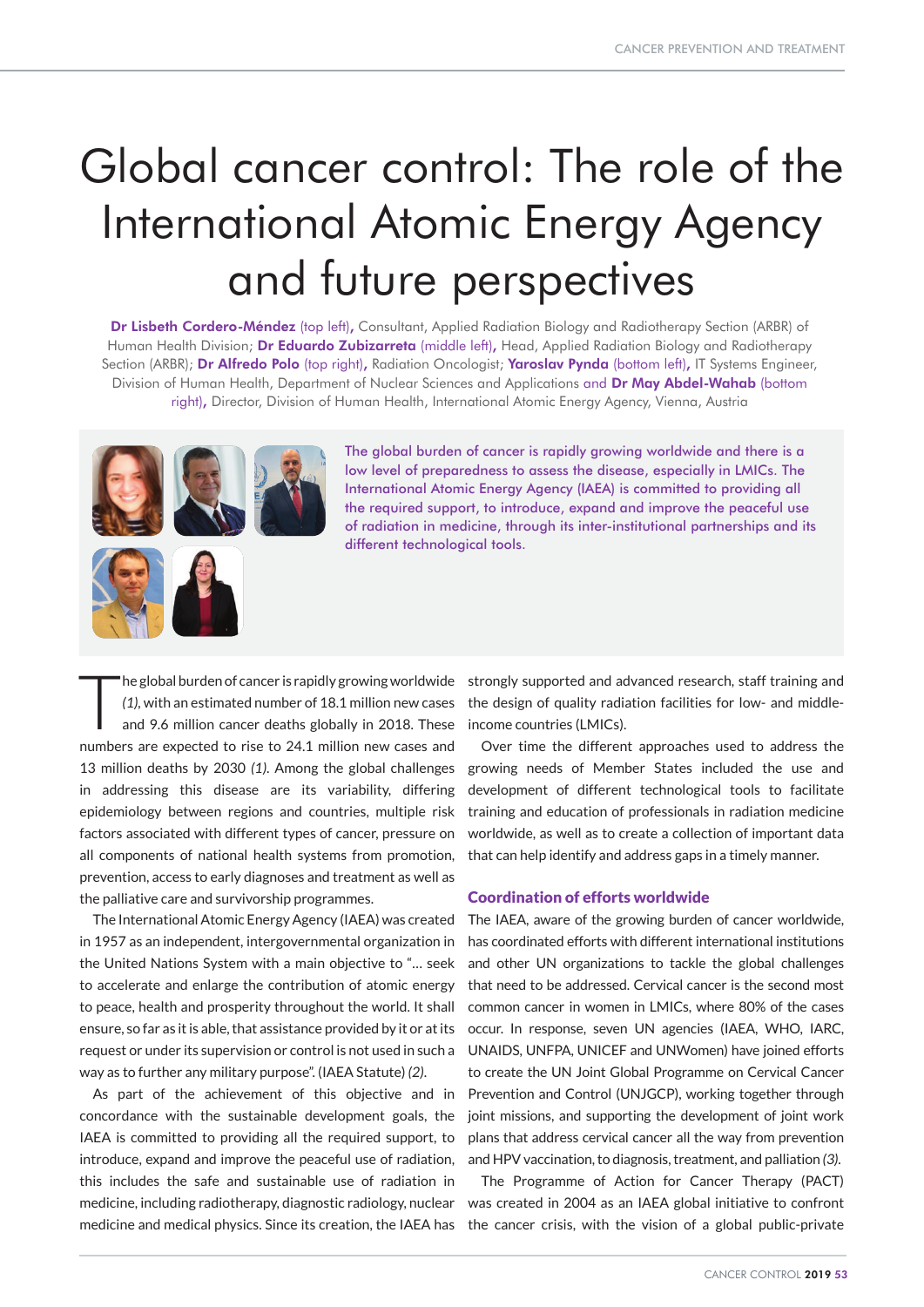

partnership and fund, a joint programme for cancer control in collaboration with the Word Health Organization (WHO) the International Agency for Research on Cancer (IARC), the Union for International Cancer Control (UICC) and other key international organizations was developed, with the main objectives of building a global partnership of interested organizations committed to address the challenge of cancer in LMICs; to mobilize resources to assist LMICs in the development and implementation of their radiation medicine capacities, within a national cancer control programme (NCCP); and to ensure the effective and sustainable transfer of radiation medicine technologies and technical knowledge to LMIC Member States.

As a tool to achieve all these goals the IAEA, in coordination with WHO and IARC, have established the ImPACT Review Missions, to help LMICs with a baseline situation analysis as well as a set of recommendations to help them prioritize and guide their decisions and the cancer control planning from the establishment of a cancer registry, prevention, early detection, diagnoses, treatment and palliative care. Since 2005, IAEA has conducted over 90 ImPACT review missions to its Member States. Recent published data *(4)* summarize some of the results obtained from these ImPACT review missions.

Diagnosis and treatment for paediatric cancers is another issue the IAEA has taken on. In June 2018, a new cooperation agreement between Childhood Cancer International (CCI) and the IAEA was signed, to ensure the best possible access to treatment and care for children with cancer worldwide. CCI brings together 188 organizations in 93 countries, representing parents and young cancer survivors working to promote best practices. Together with other institutions, **Artificial intelligence** the IAEA has joined WHO to strengthen the diagnosis and The use of artificial intelligence is increasing rapidly around treatment in paediatric radiation oncology to support this the world and the IAEA has embraced this new development

especially sensitive group of patients.

Knowing the geographic distribution of radiotherapy centres, nuclear medicine and radiology equipment available worldwide helps to clearly identify the population-based shortfalls in equipment and staffing. With its already wellestablished role in providing technical guidance at every step involved in the implementation and use of radiation medicine, the IAEA has maintained a Directory of Radiotherapy Centres (DIRAC) since 1968, with an online edition available since 1995. Data on facilities is obtained from several sources and is being continuously updated, including 7,269 radiotherapy centres in 147 countries, with 12,000 teletherapy machines. There is a similar database for nuclear medicine facilities, NUMDAB, and current inter-

institutional efforts are being made to establish a radiology database.

The IAEA also encourages research in Member States by creating a framework that supports scientific and technical exchanges between countries, bringing together research institutions from high-income countries and LMIC to research topics of common interest for both. The results of the Coordinated Research Projects (CRPs) are available to Member States as well as the international scientific community through dissemination in the IAEA's scientific and technical publications and in other relevant international or national journals.

IAEA CRPs in human health have a broad scope, ranging from quality assurance *(5-7),* radiation biology *(8,9)* and diagnostic imaging *(10)* to hypofractionated treatments in head and neck cancers *(11-13)*, central nervous system tumours *(14-15)*, lung cancer *(16)*, cervical carcinoma *(17, 18)* among other pathologies, as well as educational CRPs, focusing, for example, on the global evaluation of an electronic blended tool for contouring *(19)*. Current CRPs include new technological approaches, such as Stereotactic Body Radiation Therapy (SBRT). The IAEA is developing a new secure data management and repository system, called International Research Integrated System (IRIS), that will allow the IAEA not only to monitor every step of data collection to ensure highquality data from its CRPs, but will also provide a dynamic schema that allows further analysis of the data and mega data collection as a step towards a medical artificial intelligence tool.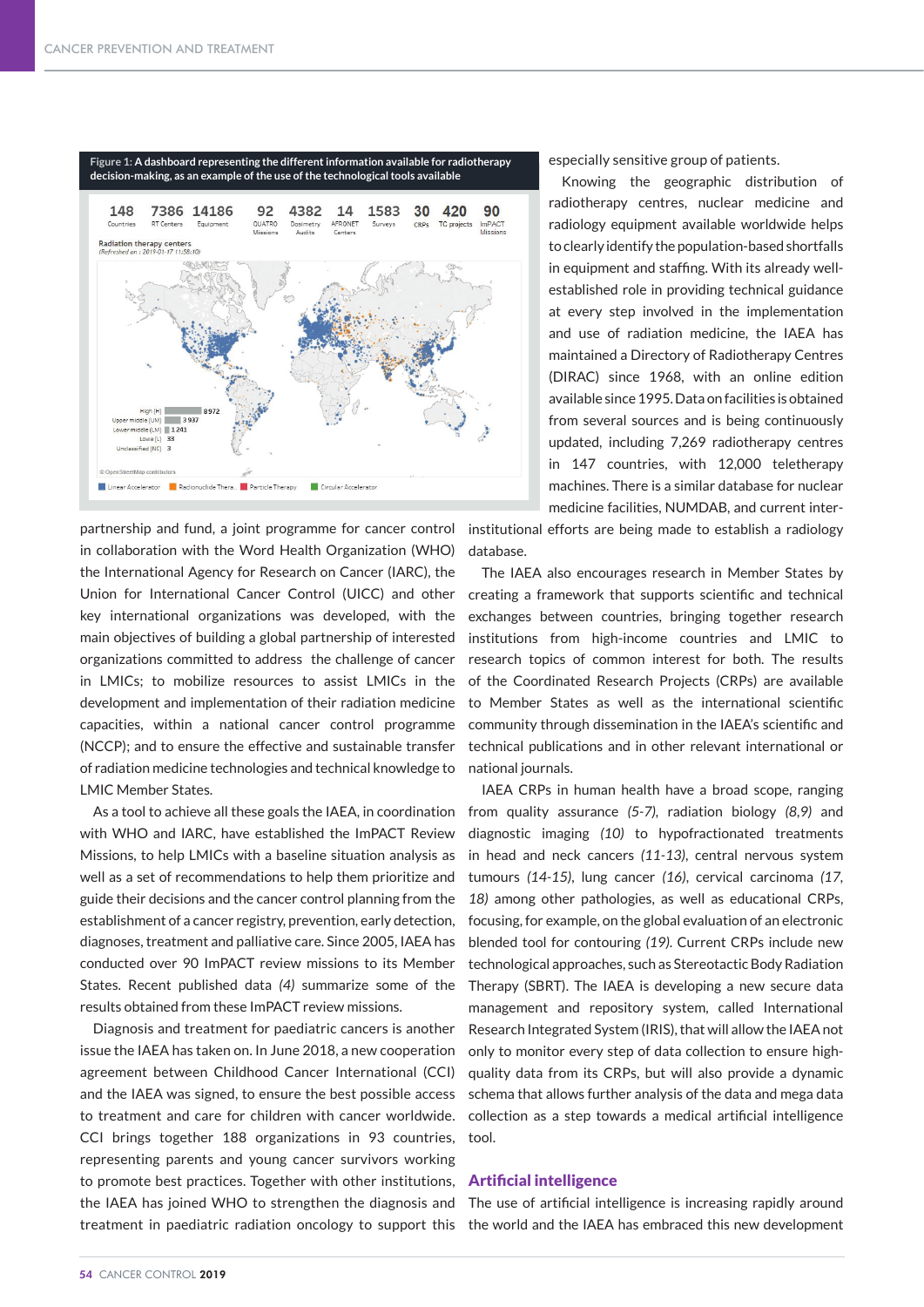and is working to improve some of its processes by the implementation and integration of artificial intelligence systems in the working rhythm of the IAEA's Dosimetry Laboratory (DOL), that would allow it to predict better the time windows between receipt and delivery of the Dosimetry sets and the final receipt at DOL, with an expected improvement in the scheduling of the deliveries and a continuous workflow allowing no delays in the results.

### Virtual tumour boards

The shortage of radiation professionals, added to the scarcity of access to new evidence-based approaches in clinical practises in some isolated centres in LMICs, encouraged the IAEA to look for a different solution that could fit their needs. The implementation of virtual tumor boards (VTB) started in 2012 as a response for those isolated centres, with limited access to up-to-date publications or difficult cases with no access to a second opinion or further case discussions. The Africa Radiation Oncology Network (AFRONET), started as a pilot telemedicine project that included 14 centres. To date, more than 70 sessions have been organized with a presentation of cases, as well as evidence-based data and expert opinions. AFRONET provides an electronic, easy to install, cost-free application that allows the interaction of all the participants and strengthens the bonds among the participating countries. The IAEA is in the process of expanding this successful project, with the creation of other VTBs in francophone Africa, Asia-Pacific, Latin America and Russian-speaking countries.

## IT-based education

Taking in to account the need to facilitate the access to already available learning material, the IAEA created the Human Health Campus *(20)*, now available through desktop and mobile devices. The Human Health Campus is an electronic tool designed to work as an essential informative resource for all health professionals in nuclear medicine, radiopharmacy, radiation oncology, medical physics, nutrition. Having access to a modern learning environment that allows users to download the learning material available, that includes a wide variety of different types of publications: from a set of technical guidelines on setting radiotherapy infrastructure *(21-23)*, guidelines for the treatment of common malignancies *(24-27)*, recorded webinars in nuclear medicine and radiotherapy, atlases for nuclear medicine and radiology *(28-29)*, updated educational syllabi for professionals in radiation medicine *(30-34)* and digital training material *(35-44)*. All these learning materials are constantly being updated and are freely downloadable.

The IAEA's Cyber Learning Platform for Network Education and Training (CLP4NET) is a machine learning environment, that allows easy access from anywhere in the world to the audit system for radiotherapy centres offered to Member

broad collection of educational material available. It provides an interactive online learning platform that allows users to find educational resources easily. It contains distance-assisted training online, with instructor-led courses and e-learning self-study resources to enhance the self-directed learning experience and expand it to a wider audience. The use of the IAEA's platform is provided as a cost-free service by the IAEA.

Among the learning material available is a distance-learning course in Applied Sciences of Oncology (ASO)*(45)*. The ASO provides the learner with an introduction to the applied sciences of oncology. It is designed to supplement textbooks with practical information and examples, and to give an overview of knowledge not easily gained from any one textbook. The course has been produced for the IAEA to provide cancer education for doctors and other radiotherapy professionals in countries where there is little currently available. The course covers eight subject areas and within each subject there are a few individual modules. The materials include interactive text and illustrations that require the students to answer questions before they can progress to the next module. Another distance learning course available is the Advanced Medical Physics Learning Environment (AMPLE) another IAEA-developed platform that provides medical physicists with guided learning materials and remote mentorships to enhance their clinical training in hospitals, as the lack of clinical training in Medical Physics has been identified as a weakness in the Medical Physicist curricula in several LMIC. AMPLE was initially launched in 2004 and since then it has been widely used in Asia and the Pacific, providing a structured, instructor-led learning environment focused on key competencies, in the different areas of medical physics (radiation medicine, nuclear medicine, diagnostic radiology and radiotherapy).

The IAEA launched the TNM cancer staging application in 2015. With it, the user can select characteristics of the disease, such as presence of metastases in the lymph nodes, and the application would provide the correct staging via their mobile devices.

#### Automated remote quality assurance

Knowing that in every process a good quality assurance system is mandatory to guarantee the expected results, to assess this important keystone of radiation medicine the IAEA has worked overtime in the development of quality assurance guidelines for radiotherapy (QUATRO) *(46)*, nuclear medicine (QUANUM) *(47)*, and radiology (QUAADRIL) *(48)*. These tools have been broadly used in expert missions carried out by the IAEA and have been adopted in several countries as a national framework for internal audits *(49).*

Since 1969, the IAEA/WHO introduced a postal dosimetry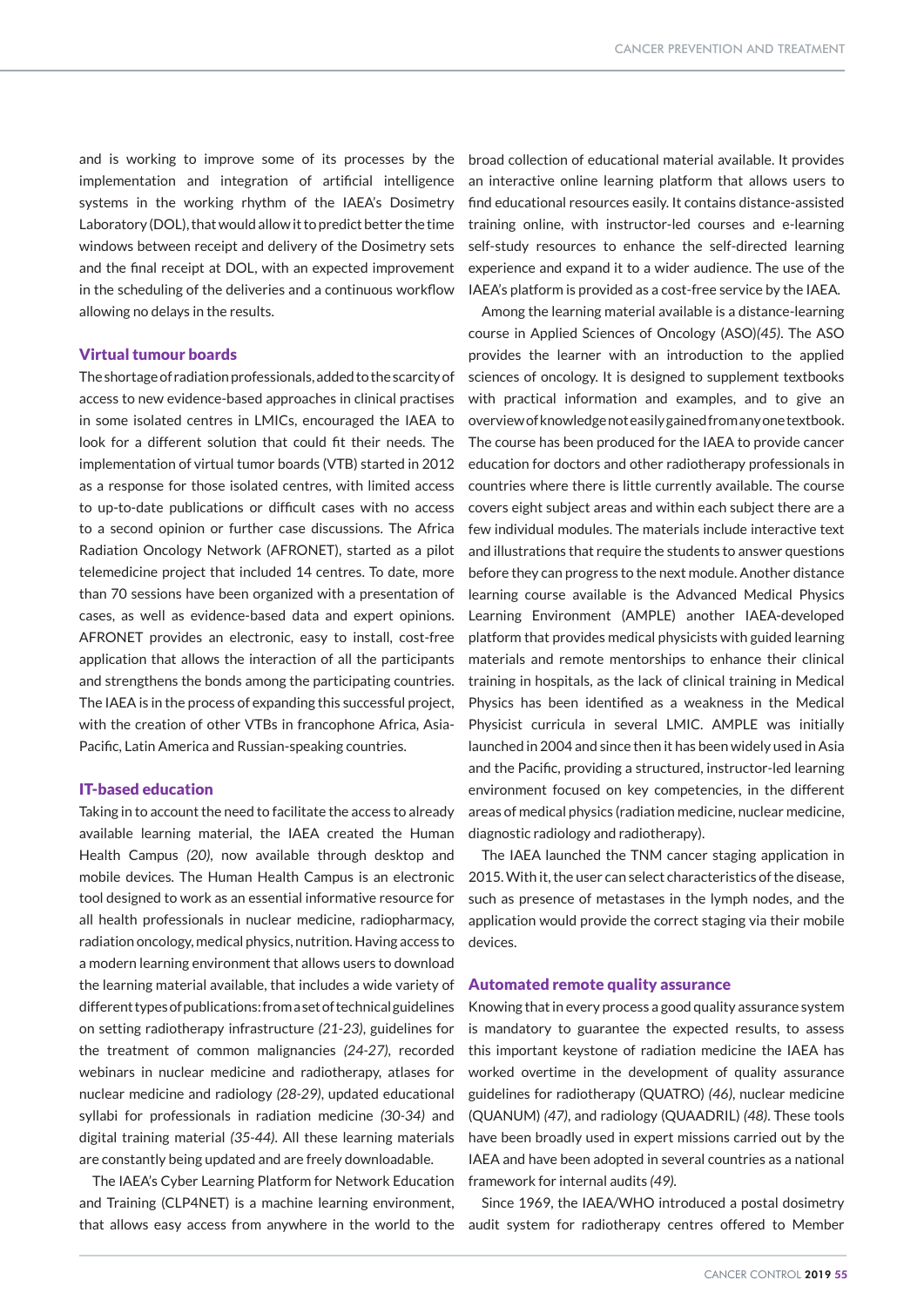States eligible for TC programme support. It is a costfree service to participants and it checks the calibration of megavoltage machines (Cobalts and Linacs) with small dosimeters sent by mail, providing the results within eight weeks. The centre receives a certificate if the results are within the 5% tolerance limit. Outliers receive another set of dosimeters and are contacted if additional verifications are needed *(50*).

Aware that all beams used to treat cancer patients should be verified by an independent national, regional or international auditing organization, as well as the scarcity of auditing centres, in 2010 the IAEA stablished a Dosimetry Audits Network Database (DAN) *(51)*, to be able to provide a network of the available centres to exchange information and compare results, and also to provide countries the opportunity to identify the available auditing centres. Through this network, the IAEA has identified that there are still not enough auditing centres and encourages the setting up of more auditing centres.

Efforts have been made by the IAEA also in the field of radiology to establish methodology and guidelines *(52)* from a remote quality control on planar imaging, that allows those centres with no regular availability to a Medical Physicist to perform the quality control on a regular basis, with a mechanism that allows a remote and automated regular quality control.

The IAEA, through its Human Health Division, understands the need to take advantage of the multiple data available, as well as the new technological advances that present themselves as a tool for decision-making, an engine for the identification of new opportunities, and an opportunity to reach out to those countries in need through the different networks and applications available.  $\square$ 

*Dr Lisbeth Cordero-Mendez, MD, is a Consultant in the Applied Radiation Biology and Radiotherapy Section (ARBR) of Human Health Division of the International Atomic Energy Agency. She is a radiation oncologist, who finished training in 2004 at The National Institute of Cancer (INCAN) in Mexico, and started working in Costa Rica's public health system at Hospital Mexico. Since then, she has worked on the transition from 2D to 3D and IMRT, as well as 3D Brachytherapy. She has participated as an expert in ImPACT missions since 2014. Dr Cordero-Mendez has been Head of the Radiotherapy Department since 2017, improving the radiotherapy workflow and established 24-hour shifts, decreasing waiting time for treatment.* 

*Yaroslav Pynda, MSc, is an IT Systems Engineer, in the Division of Human Health, Department of Nuclear Sciences and Applications International Atomic Energy Agency in Vienna, Austria. He has* 

*over 20 years of technical experience in software development and engineering, with a solid foundation in database development including On-Line Transaction Processing (OLTP), Decision Support Systems (DSS) and Data Warehouse / Business Intelligence (BI) solutions. Throughout his career he has acquired extensive experience in conceptual data integration processes, complex data transformations and migrations. He is currently exploring a set of NoSQL concepts that allow the rapid and efficient processing of data sets with a focus on performance, reliability and agility. An advanced University Degree (MSc) in Applied Mathematics and a solid foundation in Software Engineering enable him to successfully identify and analyse business requirements and develop appropriate technological solutions accordingly.* 

*Dr Eduardo Zubizarreta, MD, is Head of the Applied Radiation Biology and Radiotherapy Section (ARBR) at the International Atomic Energy Agency (IAEA). He specialized in radiation oncology in Buenos Aires, Argentina, after obtaining his MD degree from the University of Buenos Aires in 1980. He moved to Uruguay in 1989, where he obtained the degree of Doctor in Medicine from the University of the Republic in 1990. In 1995, he was Fellow at the Mallinckrodt Institute of Radiology, Washington University in St Louis, USA. After a career of 26 years as a radiation oncologist in Argentina and Uruguay he joined the IAEA in 2006. He has been responsible for 100 technical cooperation projects worldwide and for many technical publications, and has conducted several research projects. He collaborated with the GTFRCC and is actively engaged in several global health projects.* 

*Dr Alfredo Polo, MD, PhD is a radiation oncologist with 20 years of clinical practice in the field. His main interest is brachytherapy, cervix, prostate, breast cancer and soft tissue sarcomas. He has experience designing and implementing quality management systems in the clinical environment. He joined the IAEA in 2015, after serving during several years as an expert in field missions and training courses. He is currently working on implementation research and health economics studies in radiotherapy.*

*Dr May Abdel-Wahab, MD, FASTRO, FACR, is Director of the Division of Human Health at the IAEA and has over 30 years of experience in patient care, teaching and research. She has served on various committees, including as former Chair of the ASTRO Committee for Healthcare Access and Training, former Co-Chair IHE-RO planning committee; and she is currently a Steering Committee Member of the UN Joint Global Programme on Cervical Cancer Prevention Control and Member of the UN Interagency Task Force (UNIATF) on Non-Communicable Diseases, among others.*